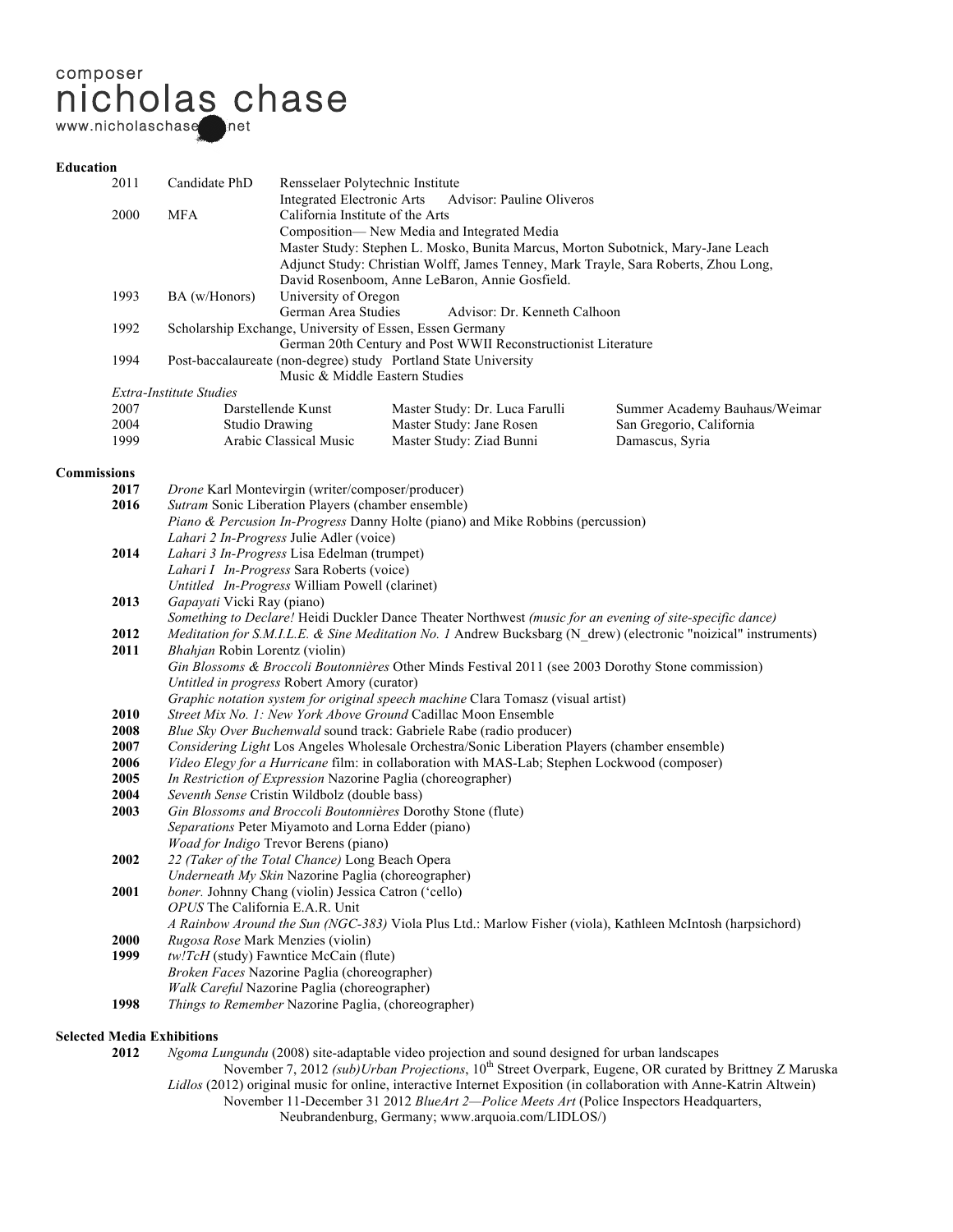**2008** *Water in Air* (2008) interactive single-channel video projection and sound (in collaboration with Xiao Ping, Tonji University, Shanghai, China)

June 18-July 2, 2008 Badeschiff, Berlin, Germany

*NOVA: Transmissions* (2008) interactive closed-circuit multi-channel video with low frequency FM broadcast

May 31, 2008 Illuminated Corridor: *Manhattan*, curated by Suki O'Kane, Whitney Biennial, New York, NY May 17, 2008 featured preview of work-in-progress *NOVA: Transmission*

- *Museumnacht Weimar an die Altenburg* (audio only) at national Museumnacht celebration; Altenburg features curated by Anne-Katrin Altwein, Weimar, Germany
- **2006** *2U|Q* (2006) interactive multi-channel video and electronics

## **Selected Recordings**

| 2017                                                                                                                    | Bhajan (producer, composer, performer) additional performers: Robin Lorentz (violin) label: Cold Blue Music   |
|-------------------------------------------------------------------------------------------------------------------------|---------------------------------------------------------------------------------------------------------------|
|                                                                                                                         | Ambrotypes: Acoustic works 2000-2012 (producer, composer) additional performers: Mark Menzies (violin)        |
|                                                                                                                         | Trevor Berens (piano) Nicholas Chase (piano) label: TBA                                                       |
| 2014                                                                                                                    | Voluptuous: Works for Solo Piano (producer, composer, performer) label: Chase Ateliers                        |
|                                                                                                                         | <i>Solifuge: The Velvet Watt Vol. 2 (producer, composer, performer)</i>                                       |
| 2012                                                                                                                    | Martiniiis at the Maybeck (producer, co-composer, performer) artist: NIRUSU III (Nicholas Chase, electronics, |
|                                                                                                                         | turntables; Susan Allen, harp, kayagum; Rus Pearson, bass). label: Chase Ateliers                             |
|                                                                                                                         | <i>Hai•ku</i> (producer, co-composer, performer) artist: NFChase aka Lexx Vector; label: Chase Ateliers       |
| 2009                                                                                                                    | Ngoma Lungundu (Voice That Thunders): The Velvet Watt Vol. 1 (producer, composer, performer)                  |
|                                                                                                                         | label: Chase Ateliers                                                                                         |
| 2008                                                                                                                    | Blue Sky Over Buchenwald (producer with Gabriel Rabe, performer) label: Chase Ateliers                        |
| Liquid Radio Director German/Spanish bilingual segment: Welle) ness at Bad Sulza, Germany; Produced by Nathalie<br>2007 |                                                                                                               |
|                                                                                                                         | Singer (Bauhaus University/Deutschlandradio Kultur) (simulcast on Bauhaus.FM, Weimar, Germany and             |
|                                                                                                                         | Deutschlandradio Kultur, Berlin)                                                                              |
|                                                                                                                         | <i>Gestures – For Piano</i> (producer) artist: Trevor Berens; label: TBD (release pending)                    |
| 2006                                                                                                                    | Seventh Sense, (producer with Cristin Wildbolz, composer) label: Schweizerische Tonkünstlerverein (STV)       |
| 2003                                                                                                                    | <i>Hearing Music</i> , (assistant producer) artist: Morton Subotnick label: Viva Media/Wizard Music           |
|                                                                                                                         | <i>Syncretism</i> (performer) artist: Martin Loyato; label: Hot Tomato Shoes Music                            |
|                                                                                                                         | Mel Powell – Settings (assistant producer - uncredited) artist: California E.A.R. Unit; label: New World      |
|                                                                                                                         | Assistant Producer, (ensemble pieces) music CD, composer Mel Powell                                           |
| 2002                                                                                                                    | On Earth As It Is In Heaven (producer) artist: Anne LeBaron; label: About Productions                         |
| <b>2000</b>                                                                                                             | Lost Signals And Drifting Satellites (assistant producer) artist: Annie Gosfield; label: Tzadik Records       |
| 1993                                                                                                                    | The Journal of Half-Wakened Dreams, (producer, composer, performer)                                           |
|                                                                                                                         | label: Secession Recordings/Bright Green Records                                                              |

## **Selected Publications**

|             | <b>2017/18</b> Passage of Desire: Improvisation & the Human Experience written with Susan Allen (publisher TBA)                                                                                             |
|-------------|-------------------------------------------------------------------------------------------------------------------------------------------------------------------------------------------------------------|
| 2014        | Infinite Interiors: Western Music, Eastern Silence International Conference on Performance Spaces, CalArts/Towson U                                                                                         |
| 2011        | Gin Blossoms & Broccoli Boutonnières Excerpts from music score and writing; Emergency Index 2011                                                                                                            |
| <b>2010</b> | Seventh Sense Excerpts from music score and writing; Shifter Magazine No. 16                                                                                                                                |
|             | Unboxing Infinity presented at the Towson University, MD                                                                                                                                                    |
|             | Conference of the International Association for the Study of Environment, Space, and Place                                                                                                                  |
| 2008        | Anne-Katrin Altwein: Catalogue 2007                                                                                                                                                                         |
|             | (Self Published by Altwein): English translation of German text                                                                                                                                             |
| 2005        | Environments of Intimacy: Symbols of Dwelling in the Culture of Hypermedia presented at Towson University, MD<br>Conference of the International Association for the Study of Environment, Space, and Place |
| 2004        | Morton Subotnick's Making Music Teacher's Workbook<br>Wizard Music                                                                                                                                          |

## **Lectures**

| Humming, Pounding, Smashing, Banging: Instruments are Machines                                       |
|------------------------------------------------------------------------------------------------------|
| Rensselaer Polytechnic Institute, Troy NY, October 20, 2009                                          |
| "I Don't Live in a $\Box$ Because I Don't Know What a $\Box$ Is" or [Title]                          |
| Center for Integrated Media, California Institute of the Arts, September 27, 2004                    |
| Introduction to new and 20th Century operatic stage works                                            |
| School of Music, California Institute of the Arts, March 29, 2004                                    |
| Numerology and the Definition of Form in Music Composition                                           |
| School of Music, California Institute of the Arts, April 26, 2004                                    |
| Time and Transmission II: experimentation in sound design for non-musicians and installation artists |
| School of Film and Video, California Institute of the Arts, March 7, 2003                            |
| Form and In-Formation: numerology and the definition of form in music composition                    |
| School of Music, California Institute of the Arts, January 27, 2003                                  |
| <b>Extensions of Contemporary Notation</b>                                                           |
| School of Music, California Institute of the Arts, September 15, 2002                                |
| Fragments & Cohesions: Turntablism, Concepts & Method in Extended Notation                           |
| School of Music, California Institute of the Arts, February 14, 2002                                 |

October 6, 2006 Illuminated Corridor: *Mobility*, curated by Suki O'Kane, 21 Grand, Oakland, CA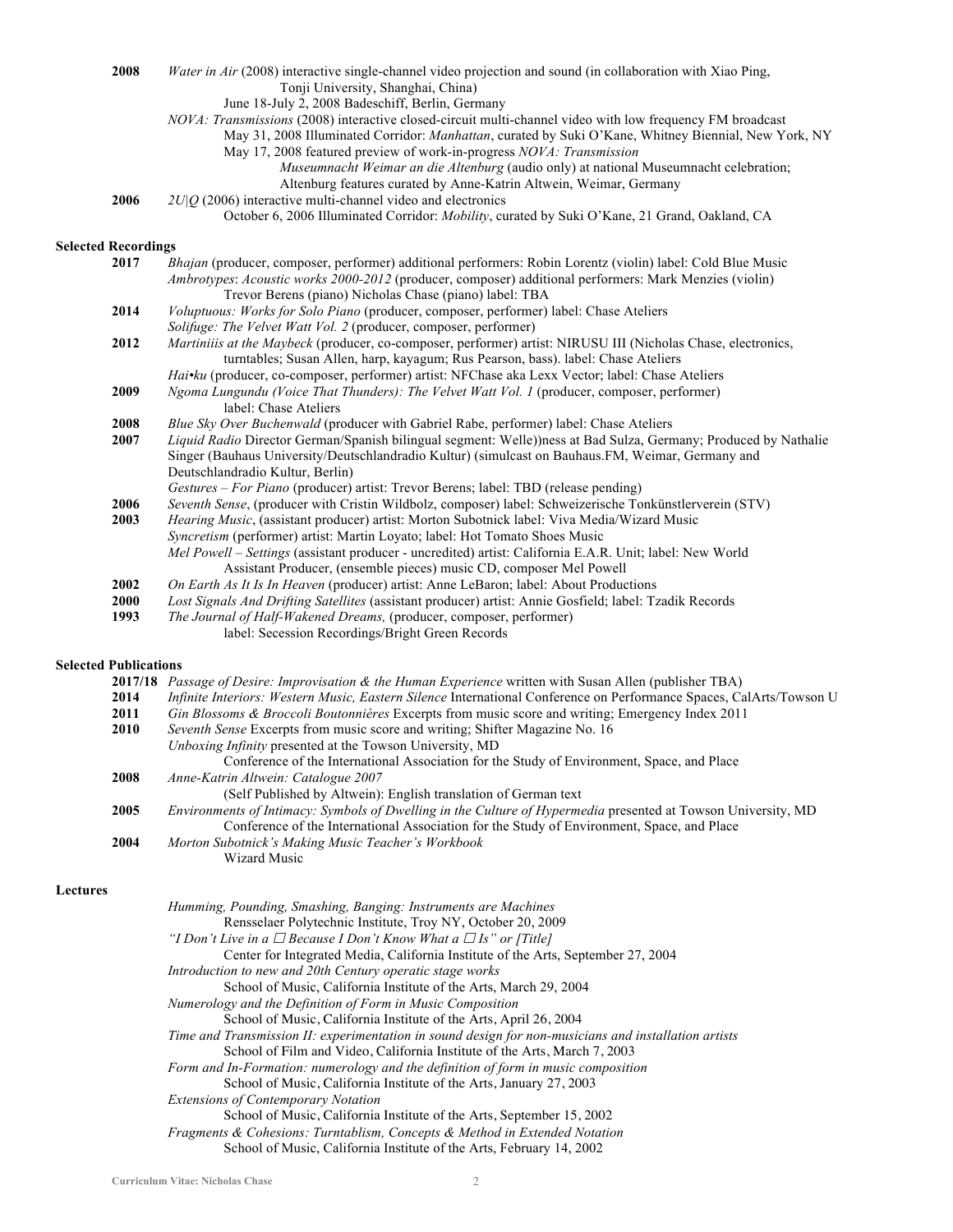*Diva & Death Wish*: *Sophocles'* Electra *Through the Lens of Contemporary Media and Politics* School of Theater, California Institute of the Arts, January 13, 2000

# **Courses & Teaching**

| 2009-11     | Rensselaer Polytechnic Institute, Department of the Arts: Audio Lab Instructor <i>Media Foundation</i>                       |
|-------------|------------------------------------------------------------------------------------------------------------------------------|
| 2007/8      | Bauhaus University, Weimar, Program of Media Arts: Teaching Fellow, The Practical Film Suite: Film Editing, Effects          |
|             | <i>and DVD Production</i> (four inter-related courses taught simultaneously)                                                 |
| 2005        | California Institute of the Arts, Center for Integrated Media: Module Instructor, <i>Interactive Strategies</i> :            |
|             | Constructing Living Space Through Technology (Fall)                                                                          |
|             | California Institute of the Arts, Schools of Music and Critical Studies: Co-Instructor <i>Hyper-Opera: Part I: Narrative</i> |
|             | for the 21st Century; Part II: Collaborative Processes (Spring)                                                              |
|             | California Institute of the Arts, Center for Integrated Media: Module Instructor                                             |
|             | <i>ISADORA: live sound and video design</i> (Spring/Fall)                                                                    |
|             | 2003-05 Pasadena Armory for the Arts: Program Director, Lead Instructor, <i>Morton Subotnick's "Making Music"—An</i>         |
|             | <i>Introduction to Music and Technology</i> (Fall 2003, Winter and Spring 2004, Fall 2005)                                   |
| 2004        | Oakwood School, Hollywood, CA: Instructor, <i>In No Sense? Nonsense!- performance practice from Fluxus to</i>                |
|             | <i>Black Flag</i> (Spring)                                                                                                   |
| 2003        | Oakwood School, Hollywood, CA: Instructor, <i>Difficult Listening-from Biber to Cage in no easy steps</i> (Fall)             |
|             | California Institute of the Arts, School of Music: Instructor, Composers Seminar (Spring)                                    |
| <b>2000</b> | California State Summer School of the Arts: Instructor, Crippled Theory: Introduction to Music                               |
|             | Theory and Composition                                                                                                       |
|             |                                                                                                                              |

## **Panels**

*e1>3ktr=∆* Board of Trustees, California Institute of the Arts, February 23, 2004 *SW Chamber Music: Contemporary Composers Series* St. Andrews School, January 17, 2003, Pasadena Armory for the Arts, January 19, 2003, Norton Simon Museum, January 25, 2003 *Composers Forum* School of Music, California Institute of the Arts, March 13, 2000, School of Music, California Institute of the Arts, January 27, 2003

# *San Diego New Music: Noize at the Library Series* Atheneum Library, La Jolla, CA, January 21, 2001s

## **Concert Works**

| Baddhabu              | (2016) saxophone, violin, 'cello, percussion                                                                                               |  |  |
|-----------------------|--------------------------------------------------------------------------------------------------------------------------------------------|--|--|
| Sutram                | (2016) soprano, flute, oboe, 'cello, piano                                                                                                 |  |  |
|                       | May 6, 2017 (premiere of revision) Sonic Liberation Players, Third Life Studio, Somerville, MA                                             |  |  |
|                       | March 19, 2016 (premiere) Sonic Liberation Players Lily Pad, Cambridge, MA                                                                 |  |  |
| Lahari Study          | $(2015)$ solo piano                                                                                                                        |  |  |
|                       | premiere pending                                                                                                                           |  |  |
| Zuòwàng               | $(2015)$ solo piano                                                                                                                        |  |  |
|                       | June 17, 2017 (preview) Trevor Berens, <i>Private Benefit Concert for Environment Massachusetts and</i>                                    |  |  |
|                       | National Resources Defense Council, Lincoln, MA                                                                                            |  |  |
| Gayate                | (2015) Japanese koto and cello (awarded Distinction from International Center for Japanese Culture, Tokyo)                                 |  |  |
|                       | premiere pending                                                                                                                           |  |  |
| Gapayati              | (2014) solo piano                                                                                                                          |  |  |
|                       | * commissioned by Vicki Ray with Ben Hjertmann                                                                                             |  |  |
|                       | May 21, 2016 (preview) Trevor Berens, private concert, Rolling Hills, CA                                                                   |  |  |
|                       | May 28, 2016 (premiere) Trevor Berens, St. Mark's Presbyterian Church, Lomita (LA), CA                                                     |  |  |
|                       | June 26, 2016 Trevor Berens. First Parish of Watertown, Watertown, MA                                                                      |  |  |
| Drsti                 | (2013) (Variation of second part <i>Bhajan</i> ) electric 'cello with signal processing and electronic fields                              |  |  |
|                       | November 15, 16 (premiere) NFChase, Opal Center at Arcade Theater, Cottage Grove, OR                                                       |  |  |
| Saida                 | $(2013)$ solo piano                                                                                                                        |  |  |
|                       | November 15, 16 (premiere) NFChase, Opal Center at Arcade Theater, Cottage Grove, OR                                                       |  |  |
| <b>Bhajan</b>         | (2012) violin with electronic fields                                                                                                       |  |  |
|                       | * commissioned by Robin Lorentz                                                                                                            |  |  |
|                       | February 23, 2017 Lorentz & Chase, PRISM at Center for New Music San Francisco CA                                                          |  |  |
|                       | February 21, 2017 (premiere) Lorentz & Chase, Tuesdays at Monk Space, Los Angeles CA                                                       |  |  |
|                       | June 16, 2012 (work-in-progress excerpt), Robin Lorentz, Jack Straw Productions, Seattle, WA                                               |  |  |
|                       | September 12, 2012 (work-in-progress excerpt), Robin Lorentz, Jack Straw Productions, Seattle, WA                                          |  |  |
| Hai•Ku                | (2012) pre-recorded media                                                                                                                  |  |  |
|                       | May 13, 14 Arts Electronica Forum Wallis, Leuk Switzerland                                                                                 |  |  |
| Des                   | (2013) toy piano with electronics                                                                                                          |  |  |
|                       | premiere pending                                                                                                                           |  |  |
| Michiyuki             | (2011) electronic music for theater production by Erik Ehn                                                                                 |  |  |
| Solifuge              | (2011) bowed music stand with computer electronics                                                                                         |  |  |
|                       | premiere pending                                                                                                                           |  |  |
| <b>Bone Totem Dog</b> | $(2011)$ solo piano                                                                                                                        |  |  |
|                       | September 12, 2012 (preview) Jack Straw Productions, Seattle, WA                                                                           |  |  |
|                       | Gin Blossoms & Broccoli Boutonnières (2011) flute with interactive electronics<br>* commissioned by Dorothy Stone and Other Minds Festival |  |  |
|                       |                                                                                                                                            |  |  |

commissioned by Dorothy Stone and Other Minds Festival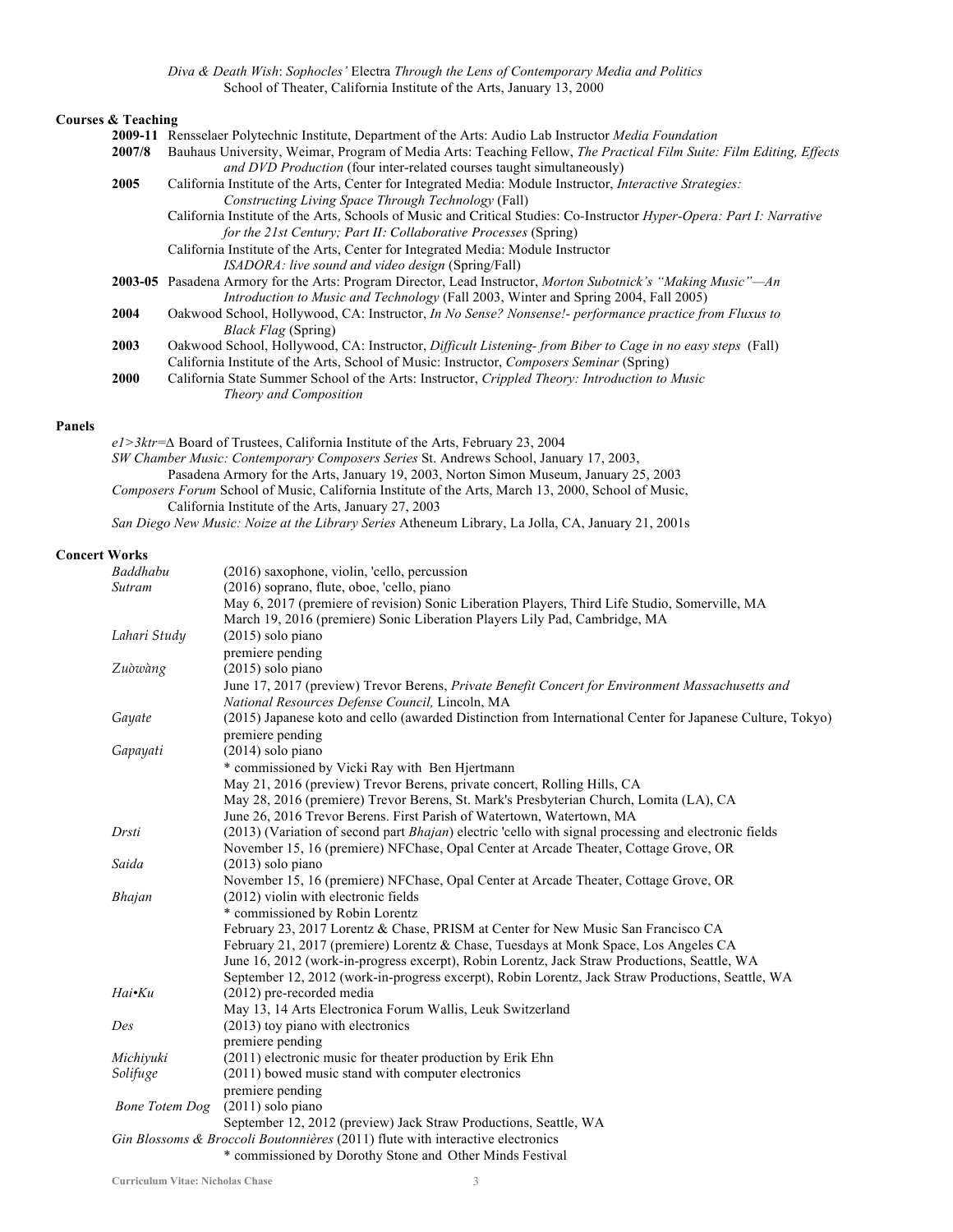|                                    | September 22, 2011, Jill Heinke San Francisco Conservatory of Music Recital Hall (Faculty Recital Series),                                                                  |
|------------------------------------|-----------------------------------------------------------------------------------------------------------------------------------------------------------------------------|
|                                    | San Francisco, CA                                                                                                                                                           |
|                                    | March 2, 2011 (premiere) Jill Heinke (Other Minds Festival players)                                                                                                         |
|                                    | Meridian Gallery, San Francisco, CA; introduced by the composer                                                                                                             |
|                                    | Street Mix No. 1: New York Above Ground (2010) quartet and ambient street sound                                                                                             |
|                                    | * commissioned by Cadillac Moon Ensemble                                                                                                                                    |
|                                    | June 17, 2010 Issue Project Room, Brooklyn, NY                                                                                                                              |
| Uuq                                | (2010) orchestra with electronic improvisers<br>April 17, 2010 (premiere) Rensselaer Polytechnic Institute Orchestra with Pauline Oliveros'                                 |
|                                    | Tintinnabulate, conducted by David Gibson, EMPAC, Troy, NY                                                                                                                  |
|                                    | Considering Light (2008) for large ensemble                                                                                                                                 |
|                                    | * commissioned by Los Angeles Wholesale Orchestra/Sonic Liberation Players                                                                                                  |
|                                    | December 5, 2008 (premiere) Los Angeles Wholesale Orchestra, Murphy Recital Hall,                                                                                           |
|                                    | Loyola Marymount University, Los Angeles, CA; introduced by the composer.                                                                                                   |
| Ngoma Lungundu                     | (2008) 4-channel interactive electronics and interactive video projection                                                                                                   |
|                                    | April 17, 2010 (with revised video) Experimental Media & Performing Arts Center (EMPAC), Troy, NY                                                                           |
|                                    | October 31, 2008 Downtown Initiative for the Visual Arts, Eugene, OR                                                                                                        |
|                                    | October 23, 2008 Music by the Eyeful Festival (festival opener), Luggage Store, San Francisco, CA                                                                           |
|                                    | October 14, 2008 (premiere; festival opener) Setkavani Nove Hudby Plus: International Festival of                                                                           |
|                                    | Contemporary Music Plus, Janáček Academy of Music and Performing Arts, Brno, Czech Republic                                                                                 |
|                                    | Songs of The Thirsty Sword Part I (For Lucky Mosko) (2008) solo piano with 4-channel interactive electronics and                                                            |
|                                    | video projection                                                                                                                                                            |
|                                    | September 12, 2012 (excerpt) Jack Straw Productions, Seattle, WA                                                                                                            |
|                                    | October 3, 2009 Re: Soundings, Brick Elephant, Valley Falls, NY                                                                                                             |
|                                    | October 25, 2008 Maybeck Recital Hall, Berkeley, CA<br>October 14, 2008 (premiere; festival opener) Setkavani Nove Hudby Plus: International Festival of                    |
|                                    | Contemporary Music Plus, Janaçek Academy of Music and Performing Arts, Brno, Czech Republic                                                                                 |
| Pitched Soundings incidental music |                                                                                                                                                                             |
|                                    | November 5, 2007 Liquid Radio: Welle))ness at Bad Sulza, Germany. Simulcast on Bauhaus.FM, Bauhaus                                                                          |
|                                    | University, Weimar, Germany, and Deutschland Radio Kultur, Berlin Germany, produced by                                                                                      |
|                                    | Natalie Singer. Also heard in Veranstaltungstip: Liquid Radio, Bauhaus.FM, produced by                                                                                      |
|                                    | Gabriele Rabe                                                                                                                                                               |
| <i><u><b>Ouistitis</b></u></i>     | $(2007)$ viola and 'cello                                                                                                                                                   |
|                                    | February 29, 2008 (premiere) April Guthrie & Cassia Streb, Pasadena Armory for the Arts, Pasadena, CA                                                                       |
|                                    | <i>Broken Spaces</i> (2006) pre-recorded media                                                                                                                              |
|                                    | Paper Construction No. 1a (2006) pre-recorded media                                                                                                                         |
|                                    | November 21, 2008 60x60 2008 International Mix, Cole Conservatory of Music, Cal State, Long Beach, CA                                                                       |
|                                    | November 14, 2008 60x60 Dance - 2008 International Mix (2 performances), World Financial Center,                                                                            |
|                                    | New York, NY<br>In Restriction of Expression (2006) pre-recorded media                                                                                                      |
|                                    | * commissioned by choreographer Nazorine Paglia                                                                                                                             |
|                                    | March 15 & 16, 2006 (premiere) New Haven, CT                                                                                                                                |
|                                    | 3 Studies for 'Sun Mining' and 'Seventh Sense' (2005) violin and 'cello                                                                                                     |
|                                    | May 2, 2005 Johnny Chang and Jessica Catron, Selah, Los Angeles, CA                                                                                                         |
|                                    | February 27, 2005 Johnny Chang and Jessica Catron, Roy O. Disney Hall, CalArts                                                                                              |
| Seventh Sense                      | (2005) solo bass with interactive electronics                                                                                                                               |
|                                    | * commissioned by Cristin Wildbolz                                                                                                                                          |
|                                    | September 21, 2006 Cristin Wildbolz Cinématte, Bern, Switzerland                                                                                                            |
|                                    | February 12, 2006 (premiere) Cristin Wildbolz, Van Abbemuseum of Modern Art, Eindhoven, Netherlands                                                                         |
|                                    | Buffoon (2004) six voices, electronic pre-recorded media and chamber orchestra                                                                                              |
|                                    | April 23, 24, 2004 (premiere) Point Vierge Cast, Disney Modular Theater, CalArts                                                                                            |
|                                    | An American Suite: We Who Are Free (2004) double turntables and electronics<br>April 12, 2003 (premiere) Los Angeles Music Studio Ensemble, Center for Computer Research in |
|                                    | Music and Acoustics (CCRMA), Stanford University                                                                                                                            |
| <b>Butterfly Garden</b>            | (2003) voice solo (soprano or contra tenor) and turntables                                                                                                                  |
|                                    | April 12, 2003 (premiere) Los Angeles Music Studio Ensemble, CCRMA, Stanford University                                                                                     |
|                                    | Dumuzi: for Morton Subotnick (2003) turntables, pre-recorded 4-channel media, piano and voices.                                                                             |
|                                    | April 16, 2003 (premiere) Los Angeles Music Studio Ensemble In Celebration of Morton Subotnick Concert,                                                                     |
|                                    | Roy O. Disney Hall, CalArts, introduced by the composer                                                                                                                     |
|                                    | April 12, 2003 (preview) Los Angeles Music Studio Ensemble CCRMA, Stanford University                                                                                       |
|                                    | A Rainbow Around the Sun (NGC383) (2003) viola and harpsichord                                                                                                              |
|                                    | * commissioned by Viola Plus Ltd.                                                                                                                                           |
|                                    | May 16, 2003 Viola Plus Ltd., San Francisco de Paula Church, Havana, Cuba                                                                                                   |
|                                    | April 16, 2003 (premiere) Viola Plus Ltd., Tenri Cultural Institute, New York, NY                                                                                           |
| Separations                        | (2003) for tandem pianos in quarter-tone tuning, in two movements                                                                                                           |
|                                    | * commissioned by Peter Miyamoto                                                                                                                                            |
|                                    | December 12, 2003 (premiere) Peter Miyamoto and Lorna Edder, Roy O. Disney Hall, CalArts;                                                                                   |
|                                    | introduced by the composer                                                                                                                                                  |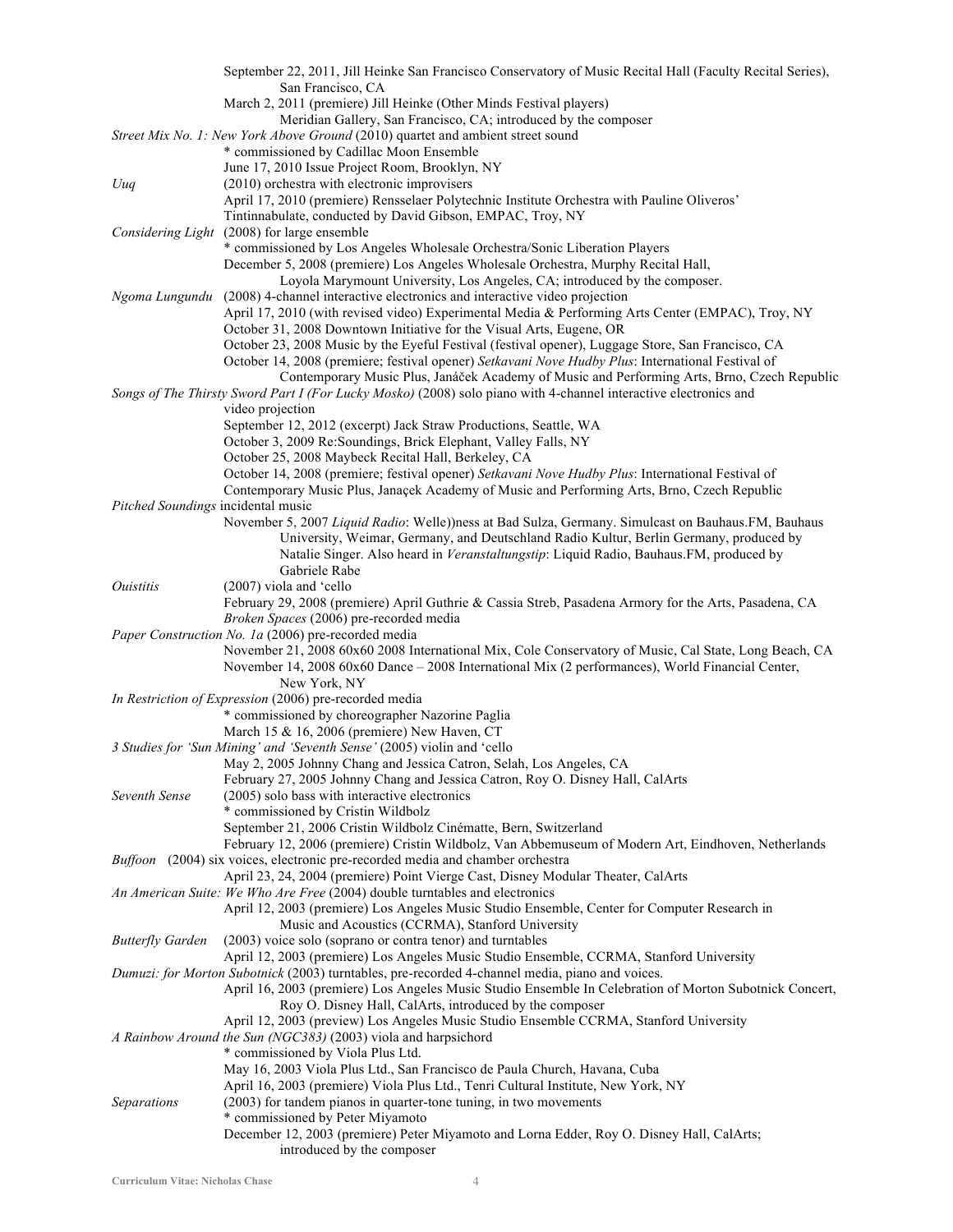| Woad for Indigo   | $(2003)$ solo piano                                                                                                                                  |
|-------------------|------------------------------------------------------------------------------------------------------------------------------------------------------|
|                   | * commissioned by Trevor Berens                                                                                                                      |
|                   | March 13, 2005, Trevor Berens, American Composers Forum, Los Angeles                                                                                 |
|                   | October 25, 2003 (premiere) Trevor Berens, Loyola Marymount College                                                                                  |
| Biew              | (2002) two players on multiple instruments (piano, violin, 'cello)                                                                                   |
|                   | February 27, 2002 (premiere) Mark Menzies and Erika Duke-Kirkpatrick,<br>Chamber Music Wednesdays concert series, Roy O. Disney Hall, CalArts        |
| <b>OPUS</b>       | (2002) sextet and double turntables.                                                                                                                 |
|                   | April 24, 2003 (first movement) Los Angeles Music Studio Ensemble, Roy O. Disney Hall, CalArts                                                       |
|                   | April 12, 2003 (first movement) Los Angeles Music Studio Ensemble, CCRMA, Stanford University                                                        |
|                   | May 1, 2002 (premiere) The California E.A.R. Unit, Los Angeles County Museum of Art,                                                                 |
|                   | Bing Theater, Los Angeles CA guest performance by the composer                                                                                       |
|                   | <i>Passing the Torch</i> (2002) pre-recorded media                                                                                                   |
|                   | August 12, 2002 (premiere) Out of the Blue Programme Series, Resonance 104.4 FM, London                                                              |
|                   | Underneath My Skin (2002) solo cello                                                                                                                 |
|                   | * commissioned by choreographer Nazorine Paglia<br>December 12, 14, 2002 (premiere) John Michael Swartz, Sarah Lawrence College, Bronxville, NY      |
| boner.            | (2001) violin, 'cello and pre-recorded media                                                                                                         |
|                   | * commissioned by Johnny Chang and Jessica Catron                                                                                                    |
|                   | September 11, 2008 Johnny Chang and Jessica Catron, Strauss Performing Arts Center,                                                                  |
|                   | University of Nebraska at Omaha, Omaha, NE                                                                                                           |
|                   | September 1, 2008 Johnny Chang and Jessica Catron, The Wulf, Los Angeles, CA                                                                         |
|                   | January 24, 2005 Johnny Chang and Jessica Catron, Line Space Line at Selah, Los Angeles, CA                                                          |
|                   | December 2, 2001 (premiere) Johnny Chang and Jessica Catron, Roy O. Disney Hall, CalArts, CA                                                         |
| <b>CRUSH</b>      | (2001) flute, piano, harp or percussion, violin and 'cello.                                                                                          |
|                   | February 28, 2001 (preview) CalArts New Century Players, Chamber Music Wednesdays series,<br>Roy O. Disney Hall, CalArts                             |
| crush (diversion) | (2001) flute, piano, percussion and 'cello                                                                                                           |
|                   | May 26, 2002 175 East Waikato University, Hamilton, New Zealand                                                                                      |
|                   | May 24, 2002 175 East, Adam Concert Room, Victoria University, Wellington, New Zealand                                                               |
|                   | May 19, 2002 (premiere) 175 East, Hopetoun Alpha, Auckland, New Zealand, (produced for broadcast                                                     |
|                   | on Concert FM, Radio New Zealand)                                                                                                                    |
| Rugosa Rose       | $(2001)$ solo violin                                                                                                                                 |
|                   | *commissioned by Mark Menzies,                                                                                                                       |
|                   | January 31, 2003 Johnny Chang, Roy O. Disney Hall, CalArts                                                                                           |
|                   | January 25, 2003 Mark Menzies, Southwest Chamber Music, Composer Portrait Series,<br>Norton Simon Museum, Pasadena, CA; introduced by the composer   |
|                   | January 19, 2003 (premiere) Mark Menzies, Southwest Chamber Music, Composer Portrait Series Pasadena                                                 |
|                   | Armory for he Arts, Pasadena, CA; introduced by the composer                                                                                         |
|                   | January 17, 2003 Mark Menzies, Southwest Chamber Music Saint Andrews School, Pasadena, CA;                                                           |
|                   | introduced by the composer                                                                                                                           |
|                   | March 21, 22, 2002 Mark Menzies, Auckland University, Auckland, New Zealand                                                                          |
|                   | January 23, 2002 Mark Menzies, University of California- Riverside                                                                                   |
|                   | January 22, 2002 (preview) Mark Menzies, Strictly Ballroom concert series, Stanford University                                                       |
| Careen            | (2000) solo violin, balloon chorus and noisy clothes<br>* commissioned by the Noisy Clothes Project                                                  |
|                   | May 3, 2000 (premiere) The Noisy Clothes Project, Roy O. Disney Hall, CalArts                                                                        |
| <b>QUAKE</b>      | (2000) voices and ensemble wearing Noisy Clothes                                                                                                     |
|                   | * commissioned by the Noisy Clothes Project                                                                                                          |
|                   | May 3, 2000 (premiere) The Noisy Clothes Project, Roy O. Disney Hall, CalArts                                                                        |
|                   | Spiral Variation 2 (2000) amplified flute, DJ and power computer.                                                                                    |
|                   | January 16, 2000 (premiere) N. Chase, Fawntice McCain, Che Edoga, Center for Electronic Art and                                                      |
|                   | Information Technology (CEAIT) Festival, CalArts                                                                                                     |
| sP/t              | (2000) flute, piano, violin, 'cello and turntable;<br>February 22, 2002 The California E.A.R. Unit, East County Performing Arts Center, El Cajon, CA |
|                   | August 11, 2001 The California E.A.R. Unit, Circuit Brakers Festival, Arcosanti, AZ                                                                  |
|                   | June 23, 2001 The California E.A.R. Unit, 20th Century Unlimited concert series, St. Francis Auditorium                                              |
|                   | June 22, 2001 The California E.A.R. Unit, The Outpost, Albuquerque, NM                                                                               |
|                   | Santa Fe, NM; introduced by the composer                                                                                                             |
|                   | February 12, 2001 The California E.A.R. Unit, San Luis Obisbo, CA                                                                                    |
|                   | January 8, 2001 (premiere) The California E.A.R. Unit, Los Angeles County Museum of Art, Bing Theater                                                |
|                   | January 31, 2000 (preview) CalArts New Century Players, Roy O. Disney Hall, CalArts                                                                  |
| tw!TcH            | (2000) flute, violin and double bass                                                                                                                 |
|                   | January 21, 2001 San Diego New Music, Noise at the Library series, the Athenaeum, La Jolla, CA;<br>introduced by the composer                        |
|                   | September 13, 2000 (premiere) members of the Philadelphia Classical Symphony,                                                                        |
|                   | Pennsylvania Academy of the of Fine Arts, Philadelphia, PA; introduced by the composer                                                               |
|                   |                                                                                                                                                      |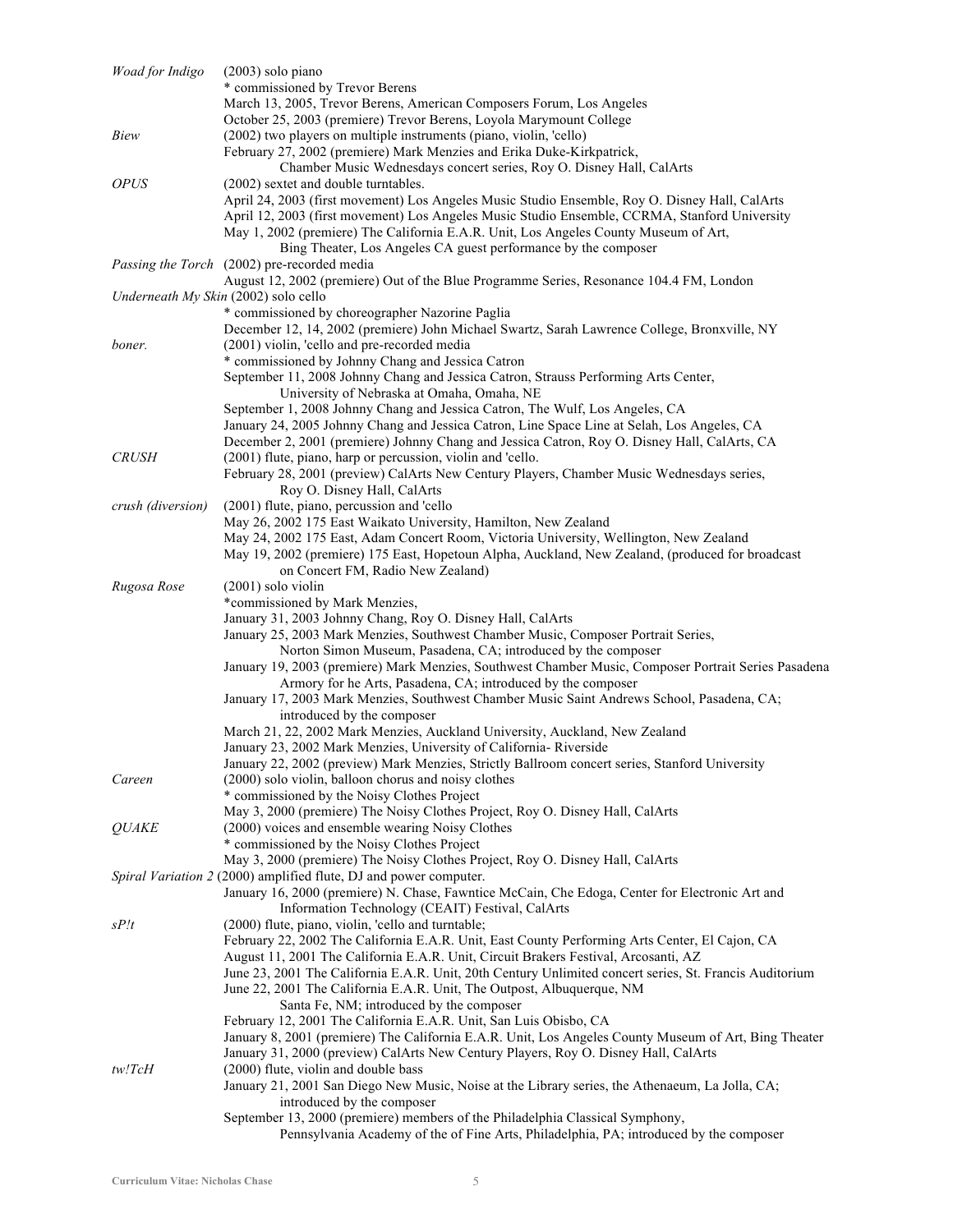|                            | tw!TcH (Study for Solo Flute) (2000) solo flute                                                                          |
|----------------------------|--------------------------------------------------------------------------------------------------------------------------|
|                            | May 13, 2000 (preview) Fawntice McCain, Roy O. Disney Hall, CalArts                                                      |
|                            | 30° 33' 36° 15' (Muthalath) (1999) large ensemble, three movements                                                       |
|                            | May 21, 2001 (revised version) Synergy Ensemble, Greenway Court Theater, Los Angeles, CA                                 |
|                            | November 1, 1999 (premiere) CalArts New Century Players, Roy O. Disney Hall, CalArts                                     |
|                            | and the Sons of His Sons (1999) solo harp                                                                                |
|                            | July 28, 2002 (premiere) Anne Bassand, World Harp Congress, Salle Polyvalente, Geneva Switzerland                        |
| <b>Broken Faces</b>        | (1999) pre-recorded media                                                                                                |
|                            | * commissioned by choreographer Nazorine Paglia                                                                          |
|                            | January, 2000, Featured Artist series, Connecticut Dance Festival, New Haven, CT                                         |
| Chinese Dinner             | (1999) walkie-talkies, 'low-tech' electronics, guitar, voice, piano, video                                               |
|                            | February 3, 1999 (premiere) composed and performed with $\lambda$ ? (Ensemble Qué?), New Electronic                      |
|                            | Music Festival, CalArts                                                                                                  |
| Walk Careful               | (1999) for five voices, a capella                                                                                        |
|                            | * commissioned by choreographer Nazorine Paglia                                                                          |
|                            | April 25 & 27, 1999, Spring Dance series, Sharon Disney Lund Dance Theater, CalArts                                      |
| <b>High Pass</b>           | (1998) for walkie-talkies, 'low-tech' electronics and video                                                              |
|                            | January, 1999 (premiere) ¿? (Ensemble Qué?), CEAIT, Disney Modular Theater, CalArts                                      |
|                            | December 10, 1998 (preview) composed and performed with $\zeta$ ? (Ensemble Qué?),                                       |
|                            | Coffee House Theater, CalArts                                                                                            |
|                            | Things to Remember (1998) pre-recorded media                                                                             |
|                            | * commissioned by choreographer Nazorine Paglia                                                                          |
|                            | November 11, 1999, Sharon Disney Lund Dance Theater, CalArts                                                             |
|                            | December 9, 1998, Sharon Disney Lund Dance Theater, CalArts                                                              |
|                            |                                                                                                                          |
| <b>Grand Rights Works</b>  |                                                                                                                          |
| American Kid               | Work in progress; media performance for solo narrator/singer with projection, sound and turntables                       |
|                            | 11 Ideas (About People and Stuff) (formerly Dali's Egg) narrators, interactive electronics, video, and piano             |
|                            | Producers: Ann Haroun, Randall Wakerlin, R'Jeenah Bonney                                                                 |
|                            | November 15, 16, 2013 (performance: Chapters 1-4) Opal Center at Arcade Theater, Cottage Grove, OR                       |
|                            | May 20, 2007 (screening: Chapter 1) Kalamazoo Animation Festival International (KAFI), Center for New                    |
|                            | Media, Kalamazoo Valley Community College, Kalamazoo, MI                                                                 |
|                            | January 2, 2007 (screening: Chapter 1) Stranger Than Fiction Film Festival, Academy of Fine Arts,                        |
|                            | Helsinki, Finland                                                                                                        |
|                            | September 30, 2006 (premiere screening: Chapter 2), Perform.Media International Festival and                             |
|                            |                                                                                                                          |
|                            | Symposium, Indiana University, Bloomington, IN                                                                           |
|                            | September 26, 2006 (screening: Chapter 1) High Desert Shorts International Film Festival, Pahrump, NV                    |
|                            | August 13, 2006 (screening: Chapter 1) American Composers Forum, Venice Beach, CA;                                       |
|                            | presented by the composer                                                                                                |
|                            | July 16, 2006 (premiere screening: Chapter 1) Stranger Than Fiction Film Festival, The Lab,                              |
|                            | San Francisco, CA                                                                                                        |
|                            | October 15, 2005 (live performance) Barnsdall Art Park, Hollywood, CA                                                    |
|                            | Additional screening dates: see Broadcasts                                                                               |
|                            | 22 (Taker of the Total Chance) (2003) short opera, for two soprani, octet and two pianos                                 |
|                            | * commissioned by Long Beach Opera                                                                                       |
|                            | June 8, 21 2003 (premiere) Long Beach Opera, Richard and Karen Carpenter Center for the                                  |
|                            | Performing Arts, Long Beach, CA; pre-concert address by the composer and opera company                                   |
|                            | $eI > 3ktr = \Delta (2000)$ chamber opera for singer, amplified flute, DJs and video                                     |
|                            | Producers: NF Chase, M. Running Bear Bunch, Che Edoga, Cecile Bouchier                                                   |
|                            | April 12, 2003 (Scene IX only) Chase Ensemble, CCRMA, Stanford University                                                |
|                            | July 20, 2000 Los Angeles Music Studio Ensemble, California State Summer School for the Arts in the                      |
|                            | Disney Modular Theater, CalArts                                                                                          |
|                            | May 20, 2000 original cast & ensemble, EarJam Festival, Side Street Theater, Los Angeles, CA                             |
|                            | April 24, 2000 original cast & ensemble, Integr8 Multimedia Festival, Main Gallery, CalArts                              |
|                            | April 20-23, 26-29, 2000 (premiere) original cast & ensemble, CalArts, Valencia, CA                                      |
|                            |                                                                                                                          |
| <b>Performance History</b> |                                                                                                                          |
| <b>Bhajan</b>              | performer/composer with Robin Lorentz (violin)                                                                           |
|                            | February 21, 2017 Pierce College, Woodland Hills CA (lecture/demonstration)                                              |
|                            | February 21, 2017 (world premiere) Tuesdays at Monk Space, Monk Space Los Angeles CA                                     |
|                            | February 23, 2017 PRISM Series Presents, Center for New Music, San Francisco CA                                          |
|                            | Reverend Haystax UFOrchestra: 11 Ideas & Music from the Mother Ship performer/composer with Ann Haroun (writer/narrator) |
|                            | November 15, 16 2013 Opal Center at Arcade Theater, Cottage Grove OR                                                     |
|                            | Heidi Duckler Dance Theater Northwest: Something to Declare! Performer/composer (cello, electronics, sound design)       |

- September 5, 6, 2013, US Custom House, Portland OR
- *Oakland Underground Film Festival* as member of Illuminated Corridor Department of Public Works; improvised video September 24, 2011, NIMBY Space, Oakland CA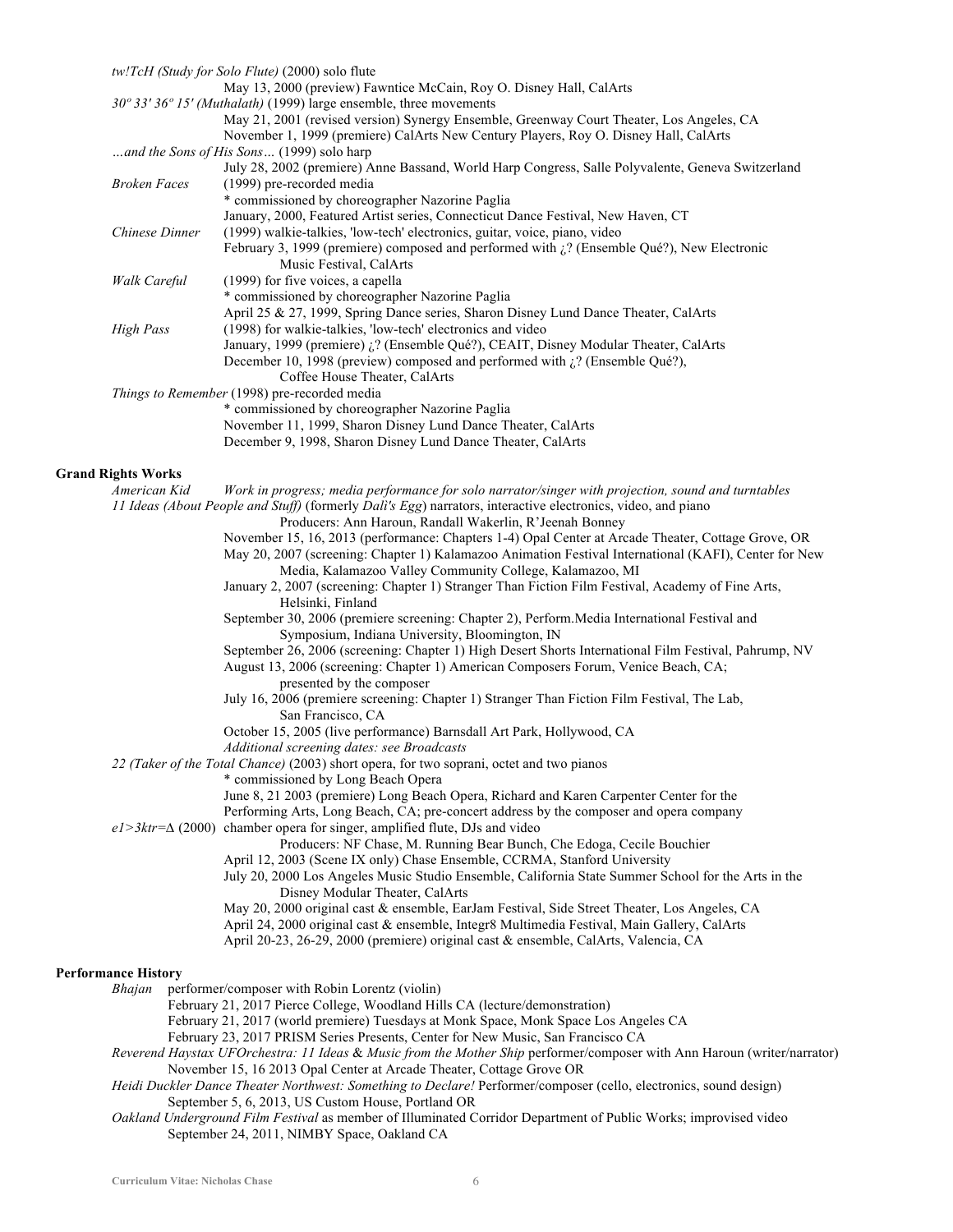**Curriculum Vitae: Nicholas Chase** 7 *iEAR Presents Miya Masaoka* improvised video projection for new work by featured artist with Pauline Oliveros' Tintinnabulate ensemble and Stanford University's Soundwire ensemble. November 10, 2010, Rensselaer Polytechnic Institute, Troy, NY *Ben Miller and Friends* improvised electronics November 7, 2010, Rensselaer Polytechnic Institute, Troy, NY *iEAR Presents Miguel Frasconi* improvised electronics with Pauline Oliveros' Tintinnabulate ensemble October 13, 2010, Rensselaer Polytechnic Institute, Troy, NY *Memetic Orchestra No. 2* signal processed, improvised performance with Doug Van Nort (computer) November 8, 2009 *The Flea: Music With a View* (curated by Kathleen Supové) New York *Improvisation* improvised video projection with Lenka Zalcikova (piano) October 16, 2008 *Galerie Slovácké Muzeum v Uherském Hradišti*, (hosted by the Czech Minister of Culture) Uherském Hradišti, Czech Republic *It Opened My Eyes* Voice talent (English) for radio documentary on the Buchenwald Concentration Camp for BauhausFM (106.6), Produced by Gabriel Rabe, Weimar, Germany *Radio Mundo* voice talent (English and German) for 48-Hour Program Special Feature ID, Bauhaus.FM (106.6), Produced by Rafael Jové, Weimar, Germany *Radio Mundo* voice talent (English and German) for Program ID, Bauhaus.FM (106.6), Produced by Rafael Jové, Weimar, Germany *Liquid Radio* voice talent (English and German): Welle))ness at Bad Sulza, Germany. Produced by Nathalie Singer for simulcast on Bauhaus.FM (106.6), Experimental Radio Atelier, Bauhaus Unversity, Weimar, Germany, and Deutschland Radio Kultur, Berlin Germany. *Weimar-New York Presents Nicholas Chase: Laptop improvisations, experi-Mental video and other Variations* (laptop/video) September 14, 2007, Kunsthalle Harry Graf Kessler, Weimar, Germany *Nicholas Chase & Roman Stolyar* (laptop/video, piano) April 27, 2007, Roy & Edna Disney/CalArts Theater (REDCAT), Los Angeles, CA *Nicholas Chase & Karl Montevirgin* (laptop, electric guitar) December 3, 2006, Dangerous Curve, Los Angeles, CA *NIRUSU III*: Susan Allen, Nicholas Chase, Rus Pearson, improvisers (harp/kayagum, bass, laptop/turntable/video) July 27, 2006, Luggage Store Gallery (Edgetone Music Festival), San Francisco, CA July 6, 2006, 21 Grand Gallery, Oakland, CA June 30, 2006, Maybeck Recital Hall, Berkeley, CA November 2, 2005, Roy O. Disney Hall, CalArts *Egg Ensemble* – *11 Ideas (About People and Stuff)* (formerly *Dalì's Egg*) (live performance) October 15, 2005, Barnsdall Art Park, Hollywood, CA *Susan Allen Improvisation Allstars* February 23, 2005, REDCAT Theater, Los Angeles, CA *Susan Allen, Jim Santi Owen, Nicholas Chase* (harp, tabla, laptop) February 23, 2005, REDCAT Theater, Los Angeles, CA February 8, 2005, Roy O. Disney Hall, CalArts January 5, 2005, Glendale College Planetarium, Glendale, CA *The California E.A.R. Unit* (Nicholas Chase, laptop) November 8, 2004, Los Angeles County Museum of Art Bing Theater, Los Angeles *Nicholas Chase & Company* (Nicholas Chase, DJ Turntables, laptop) April 16, 2003, Roy O. Disney Hall, CalArts *Nicholas Chase & Company* (Nicholas Chase, DJ Turntables, laptop) April 12, 2003, CCRMA, Stanford University *The California E.A.R. Unit* (Nicholas Chase, DJ turntables) May 1, 2002, Los Angeles County Museum of Art Bing Theater, Los Angeles **Broadcasts** Radio Suisse Romande Espace 2 *Musique D'Avenir: 10 Year Anniversary Feature of Forum Wallis* May 1, 2016 *Hai•Ku (excerpt)* Hollowearthradio.org, Seattle, WA: *Jack Straw 50th Anniversary Marathon Celebration* June 16, 2012 *Bhajan (excerpt)*, and interview with the composer KALW 91.7 FM, San Francisco, CA: *Music from Other Minds no. 296* February 17, 2012 *Gin Blossoms…* featured composer WMHT TV, New York: *TVFilm (Season 2, Episode 1)* June 27, 2010 *11 Ideas (About People and Stuff): Chapters 1 and 2*, and interview with the composer January 7, 2011 (repeat) WGDR 91.1 FM, NPR Vermont: *Kalvos and Damian's New Musical Bazaar* October 3, 2009: Live broadcast of *Festival of Firsts at the Brick Elephant* Produced by Mary Jane Leach and David Gunn KXLU 88.9 FM, Los Angeles: *Trilogy Radio* December 3, 2008: Tribute to Lucky Mosko, Produced by Emily Hay WKCR Radio, New York: 60x60, curated by Robert Voisy for Vox Novus June 25, 2008 BauhausFM 106.6 FM, Weimar, Germany: *Reportage: Wasserproject, Radiomundo* January 29, 2008